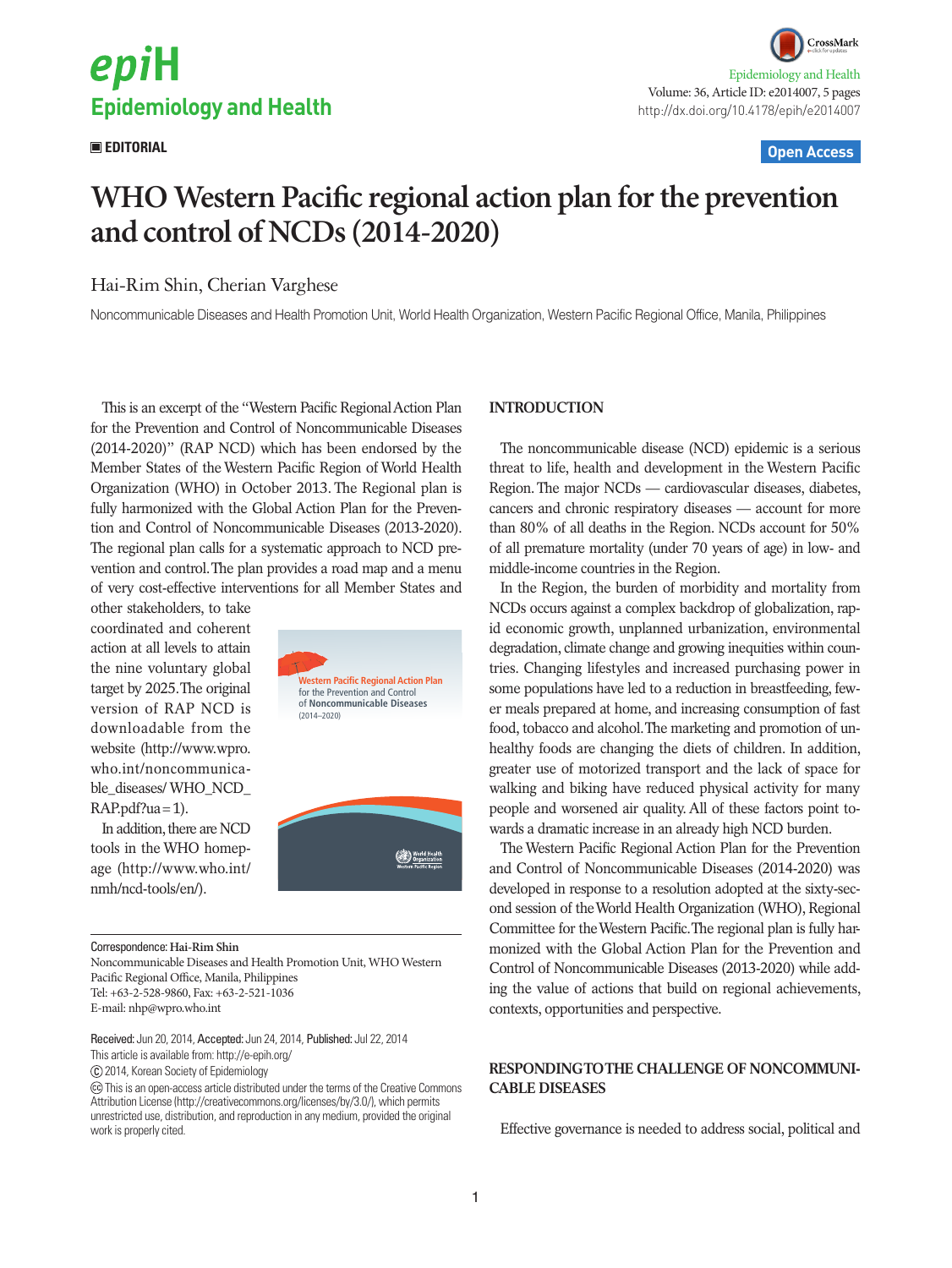#### **Epidemiology and Health** 2014;36:e2014007

|  |  |  |  | <b>Table 1.</b> Very cost-effective interventions for the prevention and control of NCDs <sup>1</sup> |
|--|--|--|--|-------------------------------------------------------------------------------------------------------|
|--|--|--|--|-------------------------------------------------------------------------------------------------------|

| Risk factor/disease                     | Policy options/interventions                                                                                                                                                                                                                                                                                                                                                          |
|-----------------------------------------|---------------------------------------------------------------------------------------------------------------------------------------------------------------------------------------------------------------------------------------------------------------------------------------------------------------------------------------------------------------------------------------|
| Tobacco use                             | Reduce affordability of tobacco products by increasing tobacco excise taxes<br>Create by law completely smoke-free environments in all indoor workplaces, public places and public transport<br>Warn people of the dangers of tobacco and tobacco smoke through effective health warnings and mass media campaigns<br>Ban all forms of tobacco advertising, promotion and sponsorship |
| Harmful use of alcohol                  | Regulate commercial and public availability of alcohol<br>Restrict or ban alcohol advertising and promotions<br>Use pricing policies, such as excise taxes, on alcoholic beverages                                                                                                                                                                                                    |
| Unhealthy diet                          | Reduce salt intake, and adjust the jodine content of jodized salt, as appropriate<br>Replace trans fats with unsaturated fats<br>Implement public awareness programmes on diet                                                                                                                                                                                                        |
| Physical inactivity                     | Implement public awareness activities to promote the benefits of a physically active lifestyle                                                                                                                                                                                                                                                                                        |
| Cardiovascular diseases<br>and diabetes | Drug therapy, including glycaemic control for diabetes mellitus and control of hypertension using a total risk approach, for<br>individuals who have had a heart attack or stroke and for people with high risk (30% or higher) of a fatal and nonfatal<br>cardiovascular event in the next 10 years<br>Acetylsalicylic acid for acute myocardial infarction                          |
| Cancer                                  | Prevention of liver cancer through hepatitis B immunization<br>Prevention of cervical cancer through screening, visual inspection with acetic acid (VIA) or Pap smear (cervical cytology)<br>if cost-effective, linked with timely treatment of pre-cancerous lesions                                                                                                                 |

1 Global Action Plan for the Prevention and Control of Noncommunicable Diseases (2013-2020), Appendix 3. Geneva: World Health Organization; 2013.

economic pathways that lead to reduction of NCD risk factors and chronic NCD conditions. But political leaders will need information, data and evidence that show how policies impact health and how cost-effective interventions can deliver a higher and more valuable yield in terms of public health vis-à-vis shortsighted economic gains.

It is recognized that countries vary in their infrastructure and in their capacity to implement all policy options and interventions. A set of very cost-effective interventions is summarized in Table 1.

The need for action to combat NCDs has been well articulated. Cost-effective interventions are available. A call for political action at the global level has triggered unprecedented awareness of the urgency of the NCD epidemic. Strategic and specific action that will result in effective policies, programmes and supportive environments is now of critical importance.

#### **DEVELOPMENT OF THE REGIONAL ACTION PLAN**

The Regional Committee for the Western Pacific, in resolution WPR/RC62.R2, requested the Regional Director to develop a regional action plan to address NCDs, in consultation with Member States and in collaboration with partners and stakeholders. The Western Pacific Regional Action Plan for the Prevention and Control of Noncommunicable Diseases (2014-2020) fulfils that mandate and is intended to guide the Region's governments in strengthening their response to the NCD epidemic. The regional action plan draws upon global commitments contained in the Political Declaration of the High-level Meeting of the General Assembly on the Prevention and Control of Noncommu-

nicable Diseases. The political declaration urges countries to integrate NCD prevention and control into their national health planning process and their development agenda by promoting, establishing or strengthening multisectoral national policies and plans for the prevention and control of NCDs.

#### **COMPREHENSIVE GLOBAL MONITORING FRAMEWORK FOR THE PREVENTION AND CONTROL OF NONCOMMUNICABLE DISEASES**

The comprehensive global monitoring framework, including 25 indicators and a set of nine voluntary global targets for the prevention and control of NCDs, was adopted by the World Health Assembly (WHA66.10) in May 2013 and is presented in Table 2. Countries can develop their national targets in alignment with the global targets. Reports on progress achieved in attaining the nine voluntary global targets will be made in 2016, 2021 and 2026.

#### **WESTERN PACIFIC REGIONAL ACTION PLAN FOR THE PREVENTION AND CONTROL OF NONCOMMUNICABLE DISEASES (2014-2020)**

#### **Overview**

VISION: Governments and societies sustain their political and financial commitments to prevent and control NCDs so that these diseases are no longer a barrier to socioeconomic development.

MISSION: To scale up effective interventions to prevent and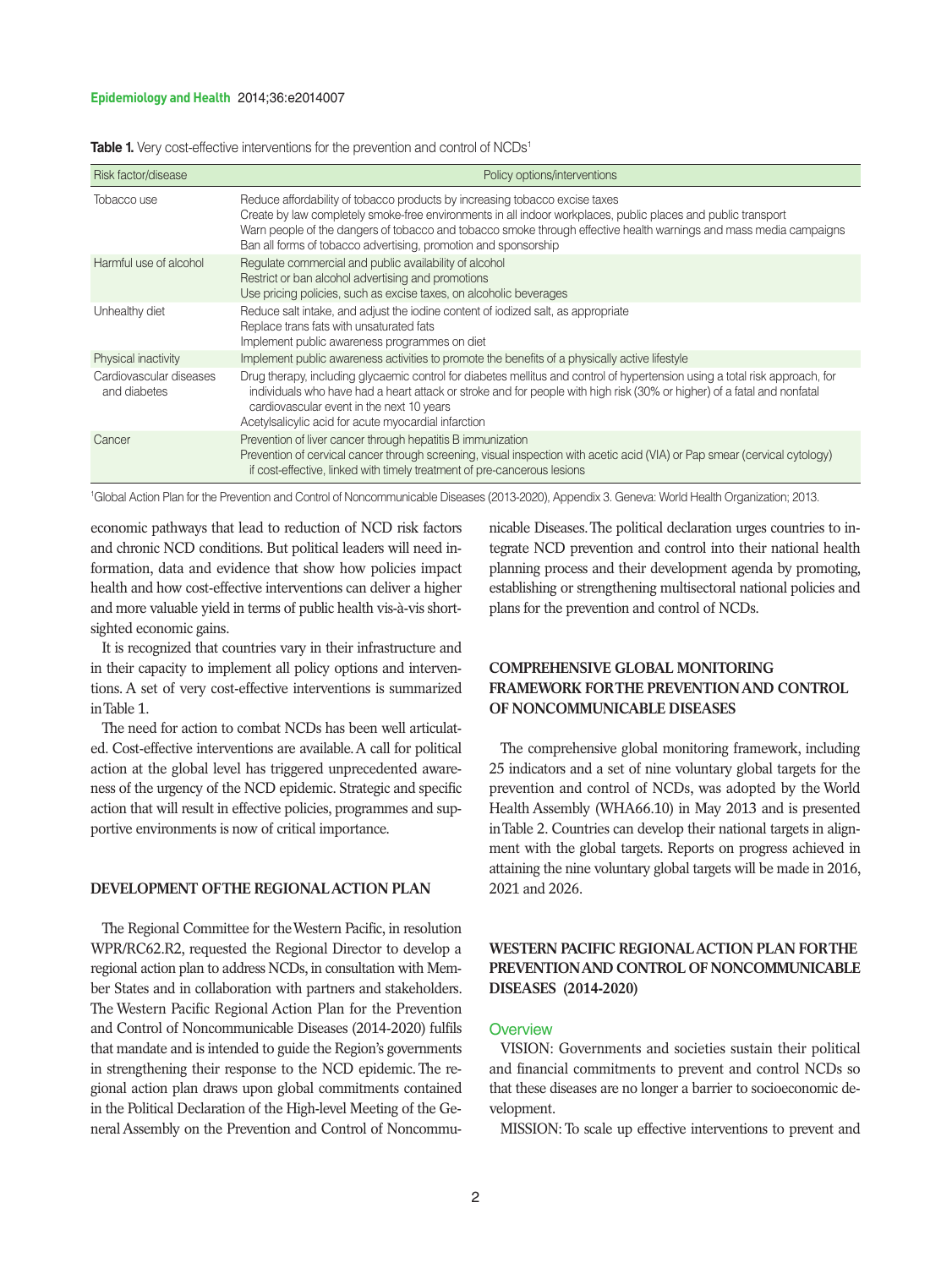**Table 2.** Comprehensive global monitoring framework, including 25 indicators, and a set of nine voluntary global targets for the prevention and control of NCDs

| Framework element                                                                 | Target                                                                                                                                                                    | Indicator                                                                                                                                                                                                                                                                                                                                                                                                                                                              |
|-----------------------------------------------------------------------------------|---------------------------------------------------------------------------------------------------------------------------------------------------------------------------|------------------------------------------------------------------------------------------------------------------------------------------------------------------------------------------------------------------------------------------------------------------------------------------------------------------------------------------------------------------------------------------------------------------------------------------------------------------------|
| Mortality and morbidity<br>Premature mortality from<br>noncommunicable<br>disease | (1) A 25% relative reduction in the overall mor-<br>tality from cardiovascular diseases, cancer,<br>diabetes, or chronic respiratory diseases                             | (1) Unconditional probability of dying between ages of 30 and 70 from car-<br>diovascular diseases, cancer, diabetes or chronic respiratory diseases<br><b>Additional indicator</b><br>(2) Cancer incidence, by type of cancer, per 100 000 population                                                                                                                                                                                                                 |
| Behavioural risk factors<br>Harmful use of alcohol <sup>1</sup>                   | (2) At least 10% relative reduction in the harm-<br>ful use of alcohol, <sup>2</sup> as appropriate, within the<br>national context                                       | (3) Total (recorded and unrecorded) alcohol per capita (aged 15+ years old)<br>consumption within a calendar year in litres of pure alcohol, as appropri-<br>ate, within the national context<br>(4) Age-standardized prevalence of heavy episodic drinking among adoles-<br>cents and adults, as appropriate, within the national context<br>(5) Alcohol-related morbidity and mortality among adolescents and adults,<br>as appropriate, within the national context |
| Physical inactivity                                                               | (3) A 10% relative reduction in prevalence of<br>insufficient physical activity                                                                                           | (6) Prevalence of insufficiently physically active adolescents, defined as less<br>than 60 minutes of moderate to vigorous intensity activity daily<br>(7) Age-standardized prevalence of insufficiently physically active persons<br>aged 18+ years (defined as less than 150 minutes of moderate-intensity<br>activity per week, or equivalent)                                                                                                                      |
| Salt/sodium intake                                                                | intake of salt/sodium <sup>3</sup>                                                                                                                                        | (4) A 30% relative reduction in mean population (8) Age-standardized mean population intake of salt (sodium chloride) per<br>day in grams in persons aged 18+ years                                                                                                                                                                                                                                                                                                    |
| Tobacco use                                                                       | (5) A 30% relative reduction in prevalence of<br>current tobacco use in persons aged 15+<br>years                                                                         | (9) Prevalence of current tobacco use among adolescents<br>(10) Age-standardized prevalence of current tobacco use in persons aged<br>$18 + years$                                                                                                                                                                                                                                                                                                                     |
| Biological risk factors                                                           |                                                                                                                                                                           |                                                                                                                                                                                                                                                                                                                                                                                                                                                                        |
| Raised blood pressure                                                             | (6) A 25% relative reduction in the prevalence<br>of raised blood pressure or contain the<br>prevalence of raised blood pressure ac-<br>cording to national circumstances | (11) Age-standardized prevalence of raised blood pressure among persons<br>aged 18+ years (defined as systolic blood pressure $\geq 140$ mmHg and/<br>or diastolic blood pressure $\geq 90$ mmHg) and mean systolic blood pres-<br>sure                                                                                                                                                                                                                                |
| Diabetes and obesity <sup>4</sup>                                                 | (7) Halt the rise in diabetes and obesity                                                                                                                                 | (12) Age-standardized prevalence of raised blood glucose/diabetes among<br>persons aged 18+ years (defined as fasting plasma glucose concentra-<br>tion $\geq$ 7.0 mmol/L (126 mg/dL) or on medication for raised blood glu-<br>cose)                                                                                                                                                                                                                                  |
|                                                                                   |                                                                                                                                                                           | (13) Prevalence of overweight and obesity in adolescents (defined accord-<br>ing to the WHO growth reference for school-aged children and adoles-<br>cents, overweight - one standard deviation body mass index for age<br>and sex, and obese - two standard deviations body mass index for age<br>and sex)                                                                                                                                                            |
|                                                                                   |                                                                                                                                                                           | (14) Age-standardized prevalence of overweight and obesity in persons<br>aged 18+ years (defined as body mass index $\geq$ 25 kg/m <sup>2</sup> for over-<br>weight and body mass index $\geq$ 30 kg/m <sup>2</sup> for obesity)<br>Additional indicators                                                                                                                                                                                                              |
|                                                                                   |                                                                                                                                                                           | (15) Age-standardized mean proportion of total energy intake from saturated<br>fatty acids in persons aged 18+ years <sup>5</sup><br>(16) Age-standardized prevalence of persons (aged 18+ years) consuming<br>less than five total servings (400 g) of fruit and vegetables per day                                                                                                                                                                                   |
|                                                                                   |                                                                                                                                                                           | (17) Age-standardized prevalence of raised total cholesterol among persons<br>aged 18+ years (defined as total cholesterol $\geq 5.0$ mmol/L or<br>190 mg/dL); and mean total cholesterol concentration                                                                                                                                                                                                                                                                |
| National systems response                                                         |                                                                                                                                                                           |                                                                                                                                                                                                                                                                                                                                                                                                                                                                        |
| Drug therapy to prevent<br>heart attacks and strokes                              | (8) At least 50% of eligible people receive drug<br>therapy and counselling (including glycae-<br>mic control) to prevent heart attacks and<br>strokes                    | (18) Proportion of eligible persons (defined as aged 40 years and older with<br>a 10-year cardiovascular risk $\geq$ 30%, including those with existing car-<br>diovascular disease) receiving drug therapy and counselling (including<br>glycaemic control) to prevent heart attacks and strokes                                                                                                                                                                      |

(*Continued to the next page*)

control NCDs through health-promoting environments.

GOAL: To reduce the burden of preventable morbidity and

disability and avoidable mortality due to NCDs in the Western Pacific Region.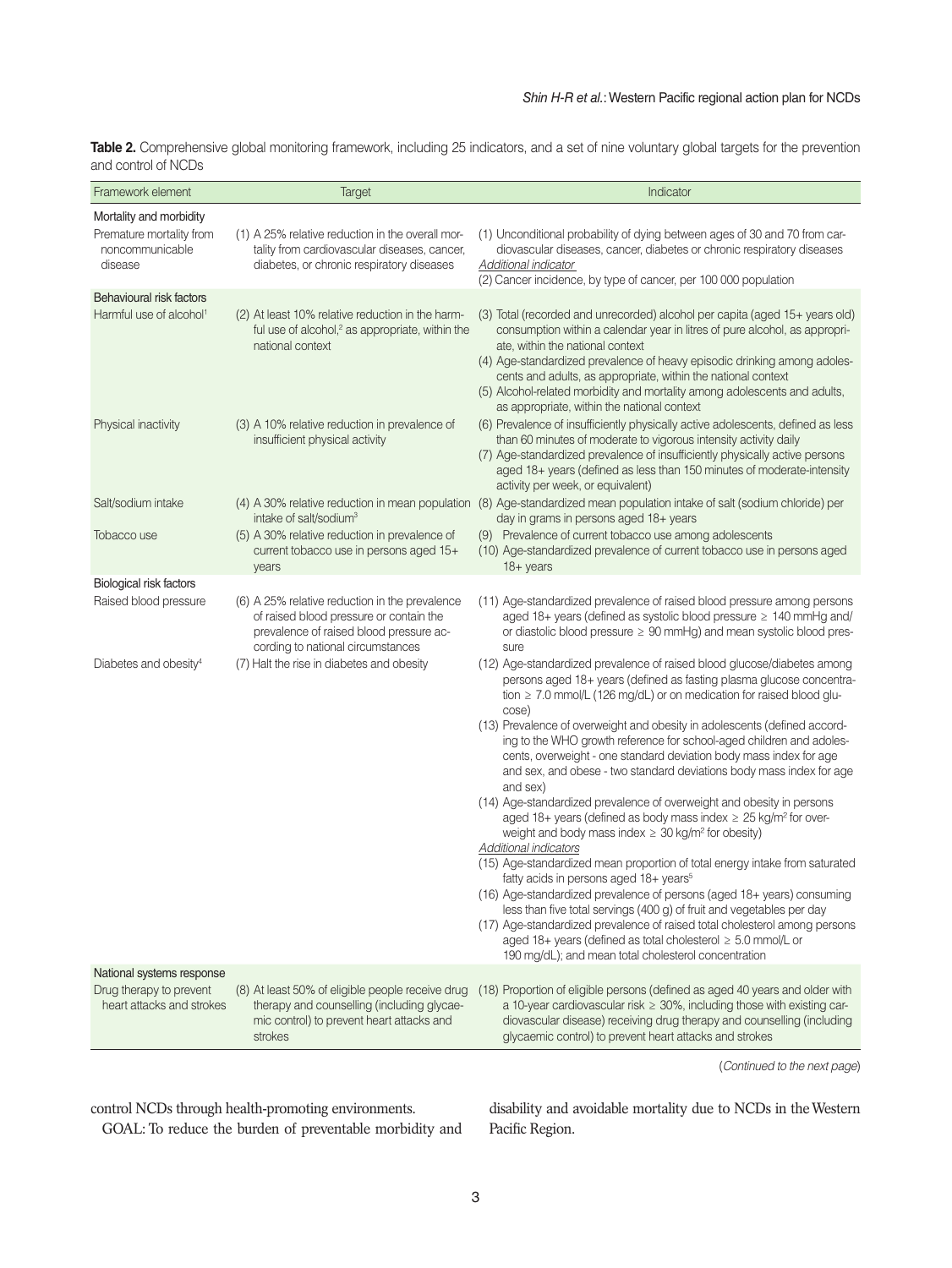|  |  |  | <b>Table 2.</b> (Continued from the previous page) |  |  |  |  |
|--|--|--|----------------------------------------------------|--|--|--|--|
|--|--|--|----------------------------------------------------|--|--|--|--|

| Framework element                                                                                                          | Target                                                                                                                                                                                                         | Indicator                                                                                                                                                                                                                                                                                                                                                                                                                                                                                                                                                                                                                                                                                                                                                                                                                                                                                                                                                                                                                                                                                                                                                                                                                                                                                                                                |
|----------------------------------------------------------------------------------------------------------------------------|----------------------------------------------------------------------------------------------------------------------------------------------------------------------------------------------------------------|------------------------------------------------------------------------------------------------------------------------------------------------------------------------------------------------------------------------------------------------------------------------------------------------------------------------------------------------------------------------------------------------------------------------------------------------------------------------------------------------------------------------------------------------------------------------------------------------------------------------------------------------------------------------------------------------------------------------------------------------------------------------------------------------------------------------------------------------------------------------------------------------------------------------------------------------------------------------------------------------------------------------------------------------------------------------------------------------------------------------------------------------------------------------------------------------------------------------------------------------------------------------------------------------------------------------------------------|
| Essential noncommunica-<br>ble disease medicines<br>and basic technologies to<br>treat major noncommuni-<br>cable diseases | (9) An 80% availability of the affordable basic<br>technologies and essential medicines, in-<br>cluding generics, required to treat major<br>noncommunicable diseases in both public<br>and private facilities | (19) Availability and affordability of quality, safe and efficacious essential<br>noncommunicable disease medicines, including generics, and basic<br>technologies in both public and private facilities<br>Additional indicators<br>(20) Access to palliative care assessed by morphine-equivalent consump-<br>tion of strong opioid analgesics (excluding methadone) per death from<br>cancer<br>(21) Adoption of national policies that limit saturated fatty acids and virtually<br>eliminate partially hydrogenated vegetable oils in the food supply, as<br>appropriate, within the national context and national programmes<br>(22) Availability, as appropriate, if cost-effective and affordable, of vaccines<br>against human papillomavirus, according to national programmes and<br>policies<br>(23) Policies to reduce the impact on children of marketing of foods and non-<br>alcoholic beverages high in saturated fats, trans fatty acids, free sugars,<br>or salt<br>(24) Vaccination coverage against hepatitis B virus monitored by number of<br>third doses of Hep-B vaccine (HepB3) administered to infants<br>(25) Proportion of women between the ages of 30-49 screened for cervical<br>cancer at least once, or more often, and for lower or higher age groups<br>according to national programmes or policies |

1 Countries will select indicator(s) of harmful use as appropriate to national context and in line with WHO's global strategy to reduce the harmful use of alcohol and that may include prevalence of heavy episodic drinking, total alcohol per capita consumption, and alcohol-related morbidity and mortality, among others. 2 In WHO's global strategy to reduce the harmful use of alcohol the concept of the harmful use of alcohol encompasses the drinking that causes detrimental health and social consequences for the drinker, the people around the drinker and society at large, as well as the patterns of drinking that are associated with increased risk of adverse health outcomes.

3 WHO's recommendation is less than 5 grams of salt or 2 grams of sodium per person per day.

4 Countries will select indicator(s) appropriate to national context.

<sup>5</sup>Individual fatty acids within the broad classification of saturated fatty acids have unique biological properties and health effects that can have relevance in developing dietary recommendations.

#### Overarching principles and approaches

#### Leadership and coordination

Prevention and control of NCDs need a "whole-of-government" and a "whole-of-society" approach. The health sector has to take the lead in evidence-based advocacy and monitoring. Beyond inclusion in national health plans, NCD prevention and control should be included in national development plans.

#### Human rights

NCD prevention and control strategies must be formulated and implemented in accordance with international human rights conventions and agreements.

#### Empowerment of people

Individuals, families, communities and societies should be empowered and involved in activities for the prevention and care of NCDs.

#### Evidence-based practice

Strategies for the prevention and control of NCDs need to be based on scientific evidence and public health principles.

#### Life-course approach

A life-course approach is key to the prevention and control of NCDs. The process starts with maternal health, including preconception, antenatal and postnatal care and maternal nutrition. In addition, proper infant feeding practices, including promotion of breastfeeding and health promotion of children, adolescents and youth, followed by promotion of a healthy working life, healthy ageing and care of NCDs for people in later life, are integral components of a life-course approach.

#### Multisectoral action

Effective NCD interventions require a number of combined elements including, as appropriate, meaningful community participation and engagement, supportive policy prioritization and settings, multisectoral collaboration, a health-in-all-policies approach and active partnerships among national authorities, nongovernmental organizations, academia and private sector.

#### Universal health coverage and equity

Good health is essential to sustained economic and social development and poverty reduction.

Access to needed health services is crucial for maintaining and